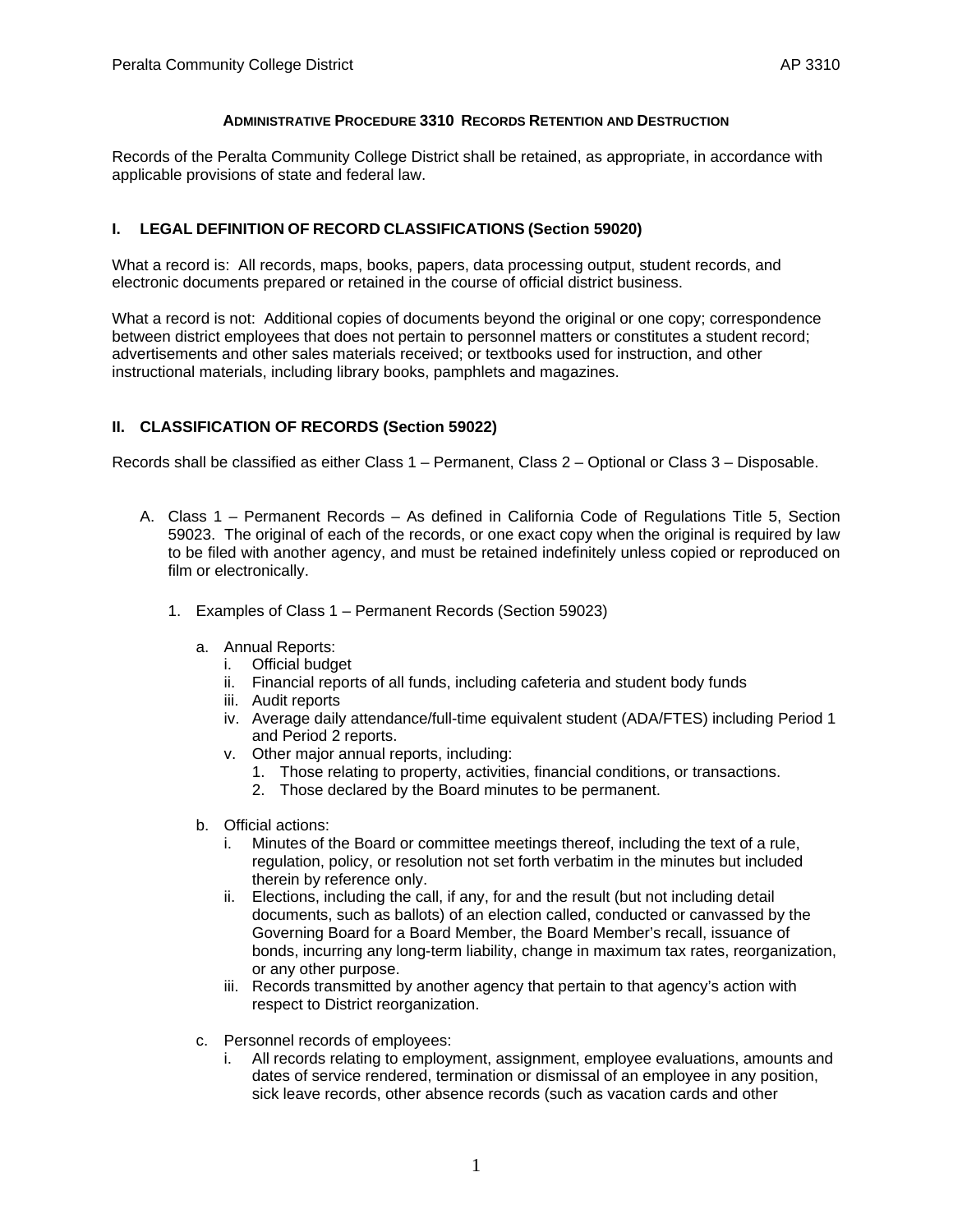## d. Student records:

- i. The records of enrollment and scholarship for each student, including but not limited to:
	- 1. Name of student

such amounts were paid.

- 2. Date of birth
- 3. Place of birth
- 4. Name and address of a parent having custody or a guardian, if the student is a minor.
- 5. Entering and leaving date for each academic year and for any summer session or other extra session.
- 6. Subjects taken during each year, half year, summer session, or quarter
- 7. If grades or credits are given, the grades and number of credits toward graduation allowed for work taken.
	- a. All records pertaining to any accident or injury involving a student for which a claim for damages has been filed as required by law, including any policy of liability insurance relating thereto, except that these records cease to be Class 1 – Permanent Records one year after the claim has been settled or applicable statute of limitations has run.
- ii. The following are NOT student records, as per Education Code Section
	- 1. Information provided by a student's parents relating to applications for financial aid or scholarships
	- 2. Information related to a student compiled by a community college officer or employee that remains in the sole possession of the maker and is not accessible or revealed to any other person except a substitute.
	- 3. Student information created or maintained by a physician, psychiatrist, psychologist, or other recognized professional or paraprofessional acting in his or her professional or paraprofessional capacity that is created, maintained, or used only in connection with treatment of that student
	- 4. Information maintained by a community college law enforcement unit, if maintained solely for law enforcement purposes, and the information is not made available to persons other than law enforcement officials of the same jurisdiction.
	- 5. Information maintained in the normal course of business pertaining to persons who are employed by a community college, if the information relates exclusively to the person in that person's capacity as an employee.
- e. Property records:
	- i. All detail property records relating to land, buildings, and equipment. In lieu of such detail records, a complete property ledger may be classified as Class 1 – Permanent, and the detail records may then be classified as Class 3 – Disposable, if the property ledger includes:
		- 1. All fixed assets
		- 2. An equipment inventory
		- 3. For each unit of property, the date of acquisition or augmentation, the person from whom acquired, an adequate description or identification, and the amount paid, and comparable data if the unit is disposed of by sale, loss or otherwise.
- f. Archival records:
	- i. Not required by law to be kept permanently. District policy is to retain documents related to historical events of the District, yearbooks, plaques, awards, photographs, etc.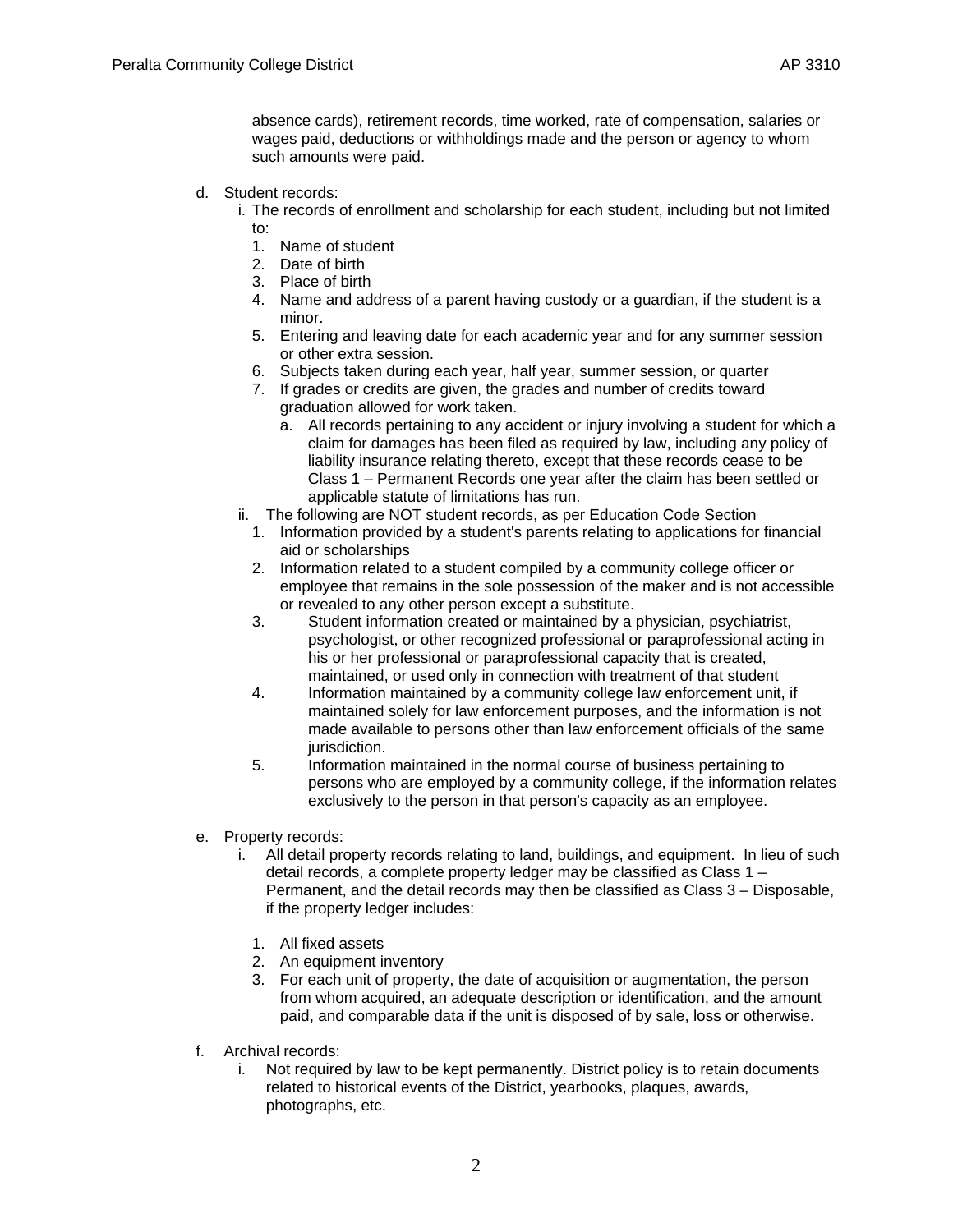- g. Foundation records (District and Colleges):
	- i. All documents of incorporation, governing by-laws and amendments, and all state and federal exemption designations and corresponding regulations governing operation of Title 26, USC, Section 501(c)(3) tax exempt non-profit organizations.
- B. Class 2 Optional Records (Section 59024) Not required by law to be retained permanently, but deemed worthy of further preservation as specified in Title 5, Section 59024. Any record not classified as Class 1 – Permanent may be classified as Class 2 – Optional and shall be retained until reclassified a Class 3 – Disposable.
- C. Class 3 Disposable Records (Section 59025) Required retention periods and procedures for destruction or transfer of records as specified in Title 5, Section 59026 and 59029. All records, other than continuing records, not classified as Class 1 – Permanent or Class 2 – Optional shall be classified as Class 3 – Disposable including, but not limited to:
	- 1. Records basic to audit, including those related to attendance, full-time equivalent student, or a business or financial transaction (purchase orders, invoices, warrants, ledger sheets, cancelled checks and stubs, student body and cafeteria fund records, etc.), and detail records used in the preparation of any other report.
	- 2. Periodic reports, including daily, weekly, and monthly reports, bulletins, and instructions.

#### **III. MICROFILM, MICROFICHE, OPTICAL DISKS OR OTHER REPRODUCTION TECHNIQUES (Section 59022)**

Whenever an original Class 1-Permanent record is photographed, microphotographed, or otherwise reproduced on film or electronically, the copy thus made is hereby classified as Class 1-Permanent. The original record, unless classified as Class 2-Optional, may be classified as Class 3-Disposable, and may then be destroyed in accordance with this chapter if the following conditions have been met:

- A. The reproduction must be accurate in detail.
- B. If the record is photographed or microfilmed, the reproduction must be on film of a type approved for permanent, photographic records by the United States Bureau of Standards.
- C. The Director of General Services or his designee, has attached to or incorporated in the copy or system a signed and dated certification of compliance with the provisions o[f California Evidence](http://www.lexis.com/research/buttonTFLink?_m=6d4d5b626bff1f12789ccc01ff0ad5e3&_xfercite=%3ccite%20cc%3d%22USA%22%3e%3c%21%5bCDATA%5b5%20CCR%2059022%5d%5d%3e%3c%2fcite%3e&_butType=4&_butStat=0&_butNum=1&_butInline=1&_butinfo=CA%20EVID%201531&_f)  [Code Section 1531](http://www.lexis.com/research/buttonTFLink?_m=6d4d5b626bff1f12789ccc01ff0ad5e3&_xfercite=%3ccite%20cc%3d%22USA%22%3e%3c%21%5bCDATA%5b5%20CCR%2059022%5d%5d%3e%3c%2fcite%3e&_butType=4&_butStat=0&_butNum=1&_butInline=1&_butinfo=CA%20EVID%201531&_f), stating in substance that the copy is a correct copy of the original, or a specified part thereof, as the case may be.
- D. The copy was placed in an accessible location and provision was made for preserving permanently, examining and using same.

#### **IV. RETENTION OF RECORDS (Section 59027)**

Each fiscal year, and before January 1, the College President, Vice Chancellor, or appointed designee, shall classify and review every record originated during the prior fiscal school year. The retention period for Class 3 – Disposable Records should be designated and such records should be physically segregated by the fiscal year in which they are scheduled for destruction. In the inventory process, copies, which are no longer useful to the District (except one copy of an original required by law to be filed with another agency), may be destroyed without making an inventory record.

With respect to college records, the President or designee, and with respect to the District, the Vice Chancellor or designee shall: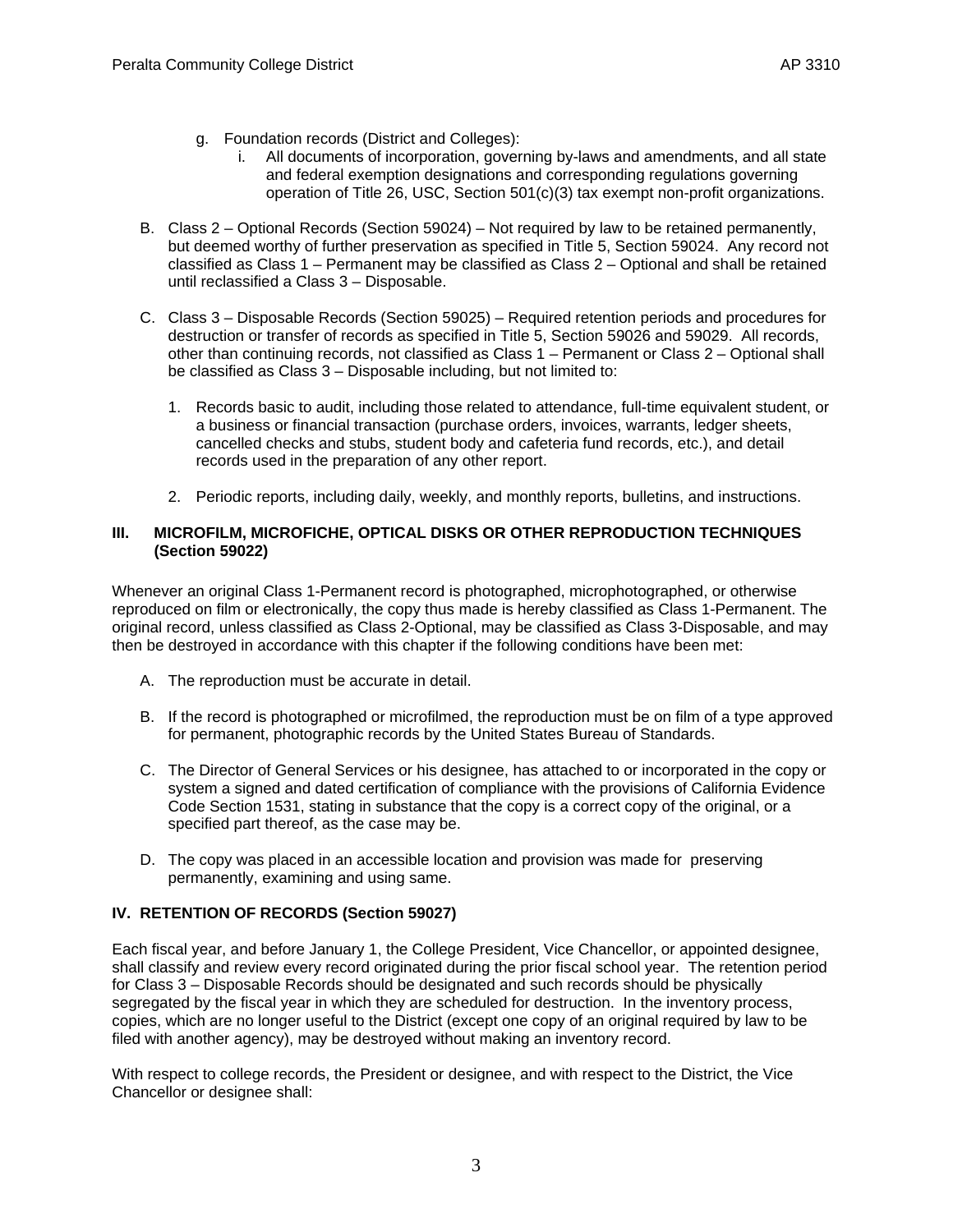- A. Personally supervise the classification of records.
- B. Using only District approved, standard-sized, record storage boxes, mark each label as to classification, record title, and the school year in which records originated. If the records are classified as Class 3 – Disposable Records, the officer or designee shall also mark the school year in which such records are to be destroyed. Do not mix *different years* or Class 1 – Permanent Records and Class 2 – Optional Records with Class 3 – Disposable Records because when the destruction occurs, the *entire* box of records will be destroyed.
- C. Supervise the destruction of records.

## **V. RETENTION PERIOD (Section 59026)**

- A. Generally, a Class 3 Disposable Record, unless otherwise specified, should be destroyed during the third school year after the school year in which it originated (e.g., 1993-94 plus three  $years = 1996-97)$ .
- B. With respect to records basic to an audit, Class 3 Disposable Record shall not be destroyed until after the third July 1, succeeding the completion of the audit required by Education Code Section 84040 or of any other legally required audit, or that period specified by Section 59118 of this part, or after the ending date of any retention period required by any agency other than the State of California, whichever date is later.
- C. With respect to Class 2 Optional Records, a continuing record shall not be destroyed until the third year after it has been classified as Class 3 – Disposable.

## **VI. DESTRUCTION OF RECORDS (Section 59029)**

- A. Class 1 Permanent Records Hard copy records can be destroyed only if originals have been microfilmed, microfiched, or similarly preserved. (Refer to Page 3, "III. Microfilm, Microfiche, and Optical Disks.") After verification, hard copy records can be destroyed.
- B. Class 2 Optional Records and Class 3 Disposable Records Records can be destroyed after termination according to the retention period.

With respect to college records, the President or designee, and with respect to the District, the Vice Chancellor or designee shall submit to the governing board a list of records recommended for destruction, and shall certify that no records are included in the list in conflict with these regulations in accordance with Section 59027 (b).

Disposal of records should be supervised and accomplished by burning, shredding, pulping, or other means to assure destruction, and to prevent reconstruction of the records to any degree.

## **VII. PREPARING RECORD BOXES FOR STORAGE**

- A. Fill out Record Transmittal Form including the class code, description of contents, year in which the records originated, and the destruction date. Send the form to the Warehouse Department. If additional forms are needed, contact the Warehouse at extension 6381.
- B. Records must be stored only in District-approved, storage boxes. Using the label provided, fill in the classification code, record title, and the year in which the records originated. (Boxes without the above information will not be picked up for storage). Retain all record boxes in your area. Upon receipt of your request, the Warehouse staff will pick up the box, assign a box number to each box, and add that number to the Record Transmittal form. A copy of the form will be given to the department to retain for future retrievals.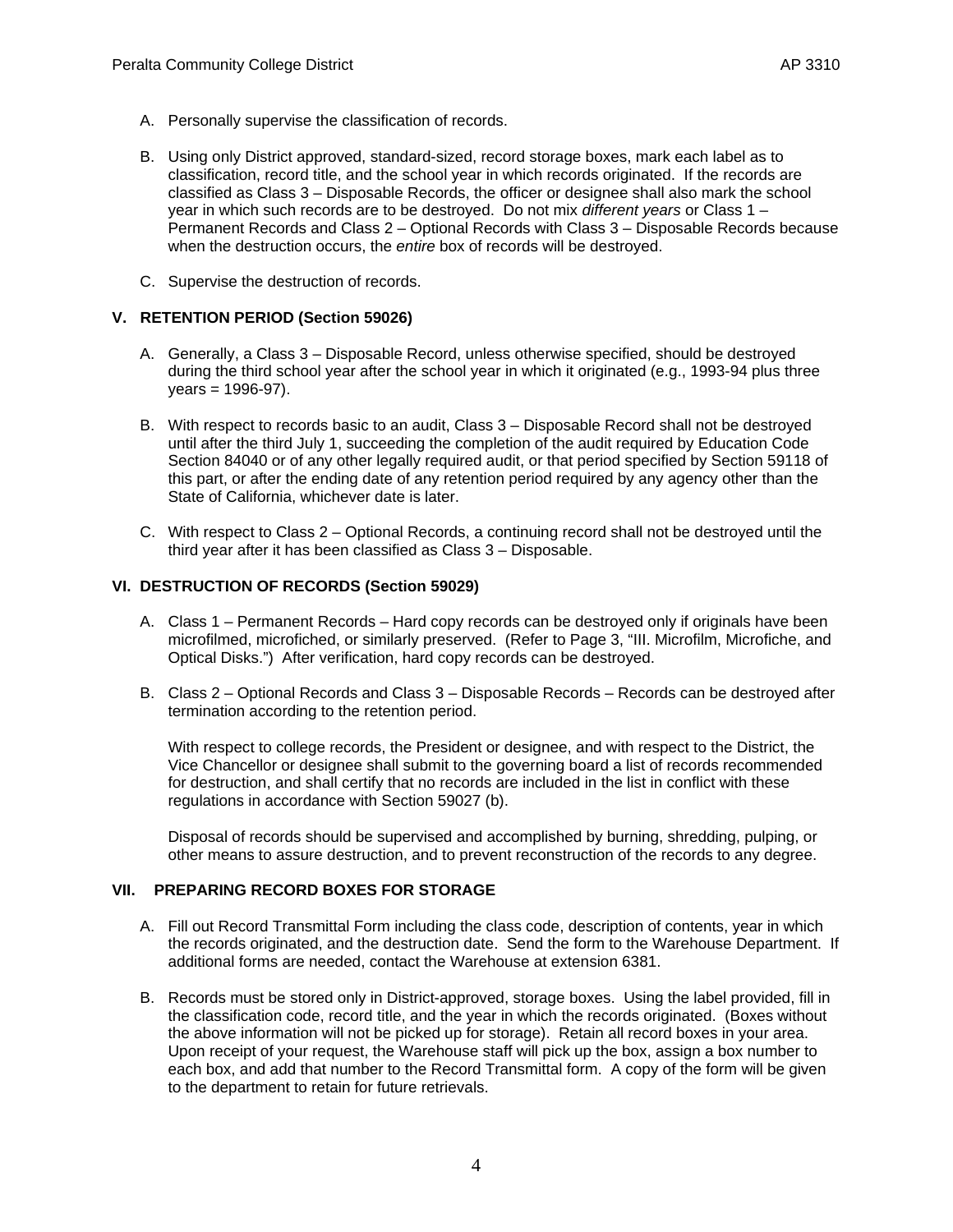## **VIII.RETRIEVING AND RETURNING BOXES TO STORAGE**

- A. You must complete a *Storage Records Request Form*. (This form may be obtained from the Purchasing or Warehouse departments).
	- 1. Indicate whether you are requesting a withdrawal or a re-file.
	- 2. Indicate the site, department, and room where the box will be either picked up or delivered.
	- 3. Indicate the box number, which was assigned by the Warehouse. (The number is located on your copy of the Records Transmittal Form.
	- 4. Describe the contents of the box.
	- 5. Obtain the proper administrator's signature.
- B. Forward the completed form to the Warehouse (located at the District Office). The request may also be sent via fax (466-7279) to the Warehouse.
- C. The turnaround time for retrieval is usually one (1) working day from the time the Warehouse receives the request.
- D. If there are extraordinary circumstances, such as auditors, and time is most critical, please don't hesitate to contact the Warehouse at extension 7355.

## **IX. COMPANY TO USE FOR DESTRUCTION**

- A. Contact Director of General Services for vendor name and contact information.
- B. Certification of destruction is provided.

#### APPENDIX

I. Class 1 – Permanent Records

Records to be retained permanently and the responsibility for maintenance and retention under the general direction of the Chancellor are as follows:

- A. Chancellor
	- 1. Board Documents
		- a. Board policies and administrative procedures
		- b. Minutes
		- c. Board docket
	- 2. Legal Counsel Opinions
	- 3. Elections called by the Board
		- a. Records of call and results
	- 4. District Organizations

a. Records relating to Board action, formation, naming, boundaries, changes in boundaries, reorganizations.

5. District Foundation

a. All documents of incorporation, governing by-laws and amendments, and all state and federal exemption designations, financial audits and corresponding regulations governing operation of 501(c)(3) tax exempt non-profit organizations.

B. Vice Chancellor for Budget and Finance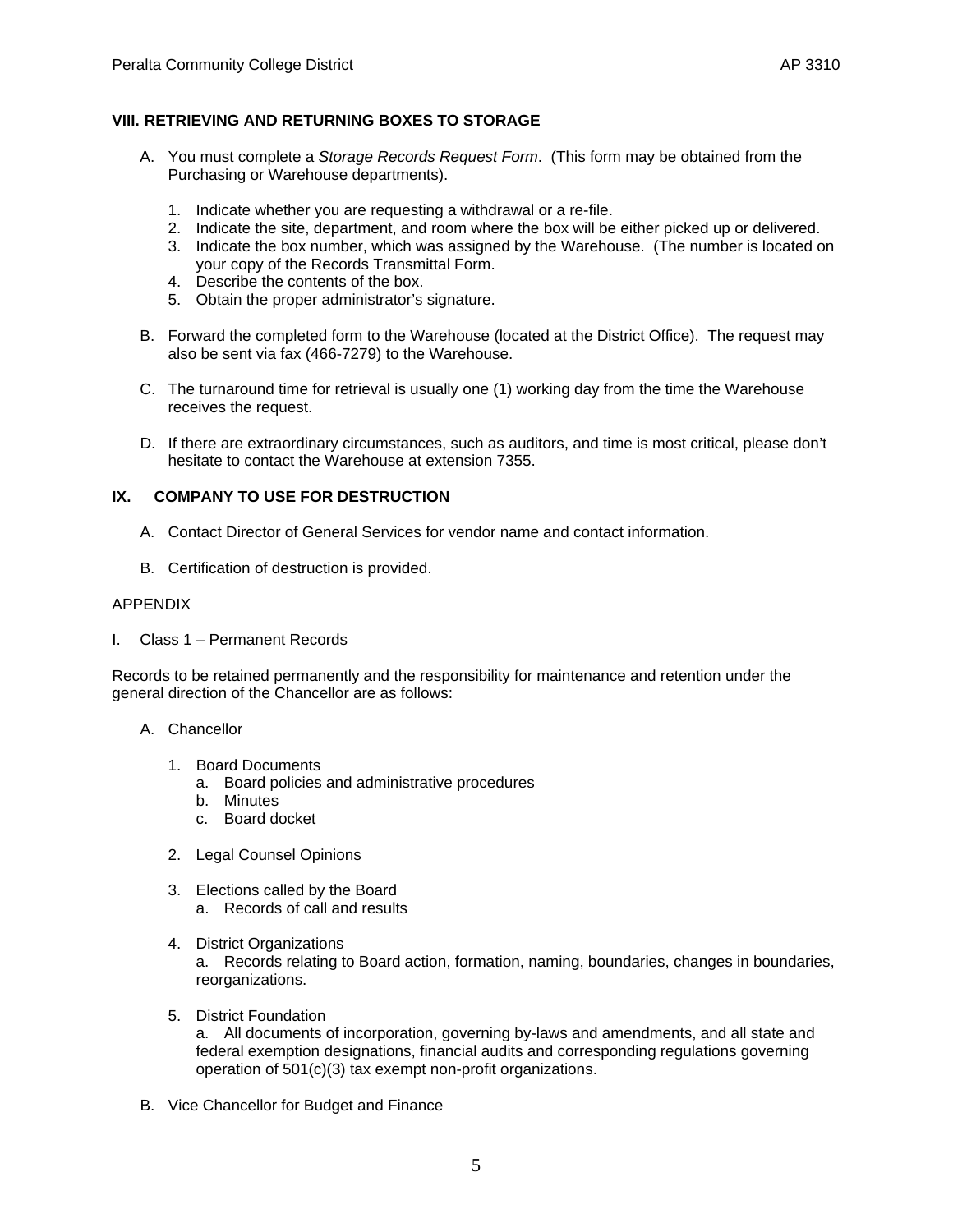- 1. Administrative Affairs
	- a. Budgets: State form, annual
	- b. Financial reports (quarterly and annual all funds, including student body funds)
	- c. Annual audit
	- d. Budget allocation and planning review committee minutes
	- e. Apportionment notices and worksheets
	- f. Tentative budget
	- g. Adopted/Final budget
	- h. All worksheets and budget change forms/transfers
	- i. State 320 reports
- 2. Fixed Assets and Property Records
	- a. Buildings: Working drawings, blue prints and specifications of all structures, additions, alternations, certificates of approval of completion and related documents, change orders, contracts for construction, contractor payment requests, and appraisals.
	- b. Equipment: All records relating to model numbers, quantity, type, identification number assigned, vendor, cost, date of acquisition and disposal.
- 3. Payroll Records
	- a. Proven summary payroll of every employee
	- b. Salaries, wages, deductions and withholdings
	- c. Absence records (vacation cards and sick cards)
	- d. Payroll register
- 4. Risk Management
	- a. Certificates of Insurance from vendors
	- b. Worker's Compensation Insurance Certificate from vendors
- 5. Safety
	- a. Hazardous Waste Generator Reports
	- b. Hazardous Bill of Lading
	- c. Hazardous Waste Manifests
- C. Vice Chancellor for Human Resources
	- 1. Personnel Records Classified and Academic Employees
		- a. Dates of service rendered
		- b. Employment, assignment and reassignment records
		- c. Termination or dismissal notices
		- d. Evaluations
		- e. Retirement
		- f. Professional growth reports
		- g. Employee contracts
		- h. Collective bargaining agreements
		- i. Grievances
		- j. Unfair labor practices
	- 2. Risk Management/Employee Health Benefits
		- a. Health and benefits contracts
		- b. District certificates proof of insurance certificates
		- c. District worker's compensation insurance reports
		- d. Workers' compensation claims files
		- e. Liability claims files
		- f. Insurance policies
		- g. Insurance summary of loss runs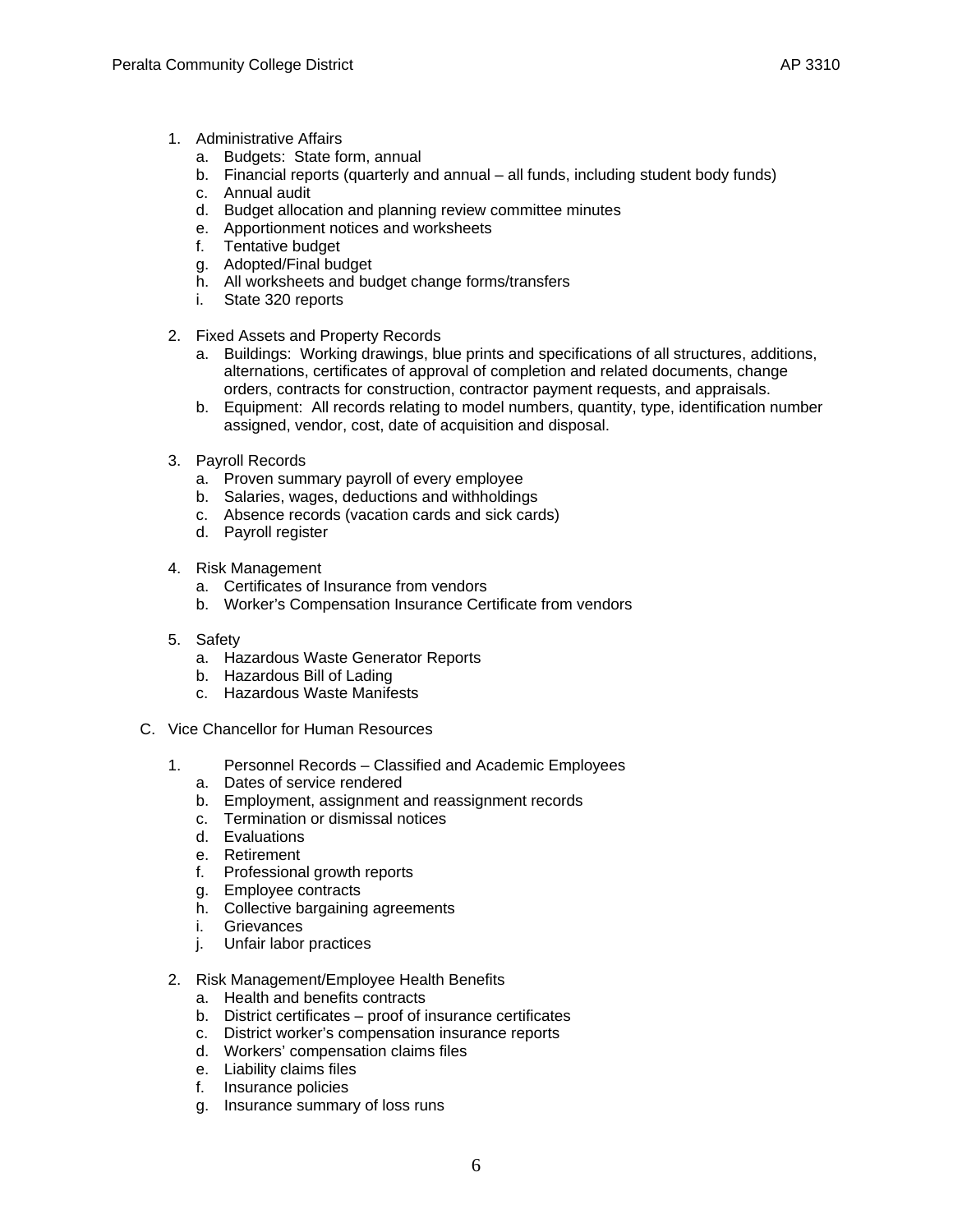- h. Employee benefits/fringe enrollment forms (retirees only)
- i. OSHA logs
- j. Accident or injury reports (all records for which a claim has been made)
- D. College Presidents
	- 1. Academic Affairs
		- a. Catalog
		- b. Class schedules
		- c. Minutes of:
			- i. Advisory committee meetings
			- ii. Academic senate meetings
		- d. Accreditation reports
		- e. Faculty handbooks
	- 2. Admissions & Records
		- a. Attendance reports
		- b. Class rosters
		- c. Confidential records, correspondence
		- d. Instructor grade sheets
		- e. Permanent transcripts
		- f. Reports of degrees and certificates
	- 3. Commencement Program
	- 4. Student Government Minutes
	- 5. Foundations
		- a. All documents of incorporation, governing by-laws and amendments, and all state and federal exemption designations and corresponding regulations governing operation of 501(c)(3) tax exempt not-for-profit organizations.

#### **II. Class II – Optional Records**

Records not required to be retained permanently and the length of retention for each record are for three, five, seven and ten years. Example:

Retention Period (Years)

|    | Academic and Classified Employment Applications |   |
|----|-------------------------------------------------|---|
|    | Application for Employment <sup>1</sup>         | 3 |
|    | Contract/Offer of Employment <sup>1</sup>       | 3 |
|    | Employment Tests <sup>1</sup>                   | 3 |
|    | Letters of Recommendation <sup>1</sup>          | 3 |
|    | <b>Reclassification Request</b>                 | 3 |
|    | Tenure Review Files/Portfolios <sup>2</sup>     | 3 |
| 2. | <b>Business Operations/Fiscal Services</b>      |   |
|    | <b>Conflict of Interest Statements</b>          |   |
|    |                                                 |   |

3. District Accounting

 $\overline{a}$ 

<span id="page-6-0"></span><sup>&</sup>lt;sup>1</sup> Will be kept in personnel files of current employees until termination.

<span id="page-6-1"></span> $2^{2}$  Tenure Review files shall be kept a minimum of one full year at the college site after tenure is granted, and three years in storage.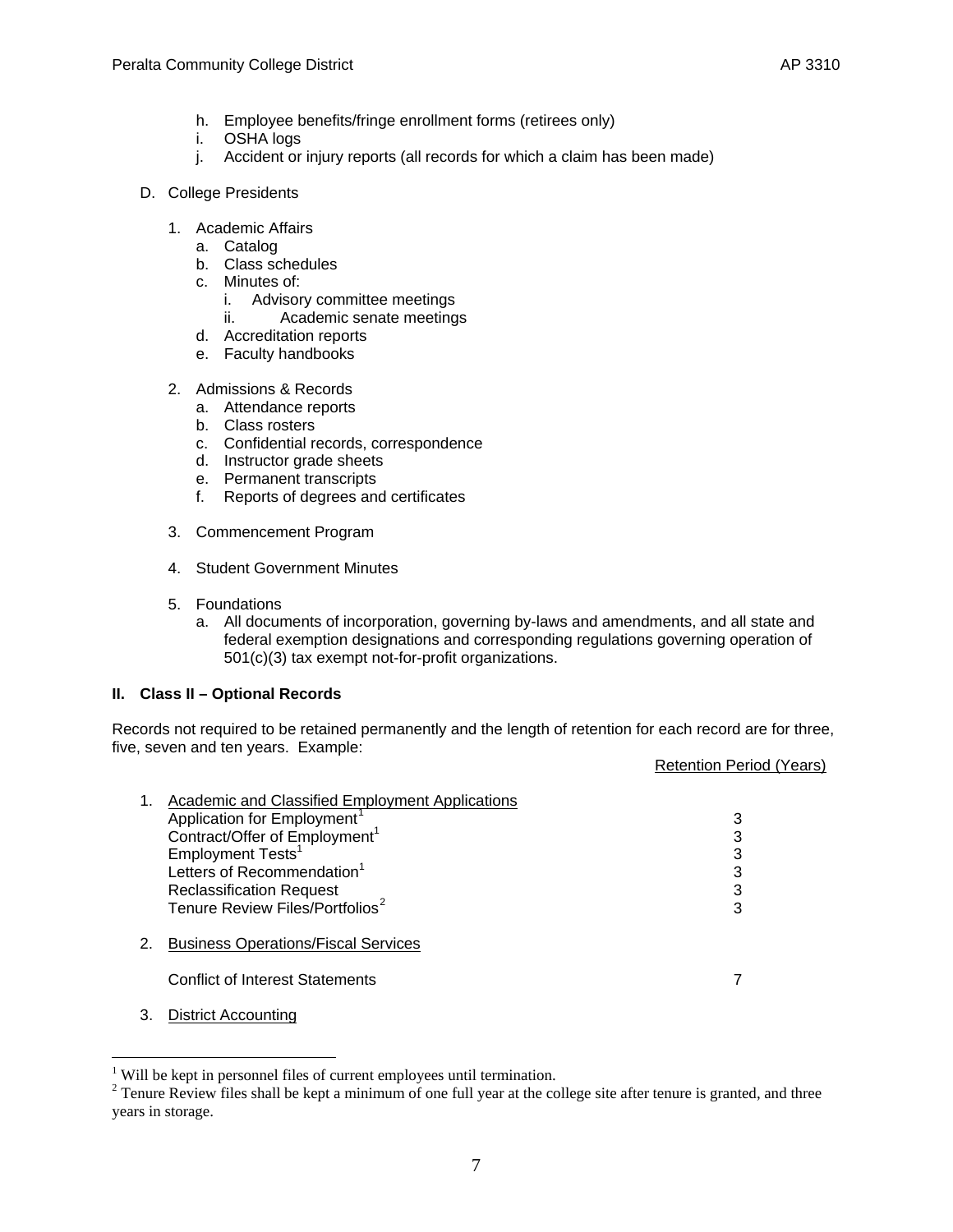|    | <b>Account Request Forms</b><br>Appropriation Transfers/Budget Change Forms<br>"B" Warrant Listing<br>"B" Warrant Summaries | 3<br>$\frac{3}{3}$<br>$\overline{7}$ |
|----|-----------------------------------------------------------------------------------------------------------------------------|--------------------------------------|
|    | Cancelled Checks - Revolving Fund/Clearing Account                                                                          | $\overline{7}$                       |
|    | <b>Cash Receipts/Deposits</b>                                                                                               | $\overline{7}$                       |
|    | Categorical Program File (Agreements/Contract/Claims)                                                                       | $\overline{7}$                       |
|    | Check Books - Revolving Fund/Clearing Account                                                                               | $\overline{7}$                       |
|    | <b>Check Registers</b>                                                                                                      | $\overline{7}$<br>$\overline{7}$     |
|    | <b>Community College Enrollment Fee (CCEF Report)</b><br><b>County Reconciliation Reports</b>                               | $\overline{7}$                       |
|    | Financial Reports (Local) Monthly Expenditure/Revenue                                                                       | $\overline{7}$                       |
|    | Request (BR0070)                                                                                                            |                                      |
|    | <b>Journal Vouchers</b>                                                                                                     | 7                                    |
|    | Nonresident Withholding Allocation Worksheet (587)                                                                          | $\overline{7}$                       |
|    | Nonresident Withholding Waiver Request (588)                                                                                | $\overline{7}$                       |
|    | Pay Vendor files with Supporting Documents                                                                                  | $\overline{7}$                       |
|    | - Affidavit of Publication                                                                                                  |                                      |
|    | - Invoices                                                                                                                  |                                      |
|    | - POs and Receivers<br>- Reimbursement Requests                                                                             |                                      |
|    | - Non-Resident Refunds                                                                                                      |                                      |
|    | Posted IFAS Batch Reports                                                                                                   | 3                                    |
|    | Request for Taxpayer Identification Number and Certification (W9)                                                           | $\overline{7}$                       |
|    | <b>Revolving Cash Fund Receipts</b>                                                                                         | $\overline{7}$                       |
|    | <b>Student Financial Aid Records</b>                                                                                        | $\overline{7}$                       |
|    | <b>Trial Balances</b>                                                                                                       | $\overline{7}$                       |
|    | Withholding Exemption Certificate (590)                                                                                     | $\overline{7}$                       |
| 4. | Purchasing                                                                                                                  |                                      |
|    | <b>Bids</b>                                                                                                                 | 3                                    |
|    | Maintenance and Service Contracts                                                                                           | $\ensuremath{\mathsf{3}}$            |
|    | Purchase Order Listing and Supplement                                                                                       | $\mathbf{3}$                         |
|    | Docket Awards and Independent Contractors                                                                                   | 3                                    |
|    | <b>Purchase Orders</b><br><b>Purchase Requisitions</b>                                                                      | 3<br>3                               |
|    |                                                                                                                             |                                      |
| 5. | <b>Facility Planning</b>                                                                                                    |                                      |
|    | Allocations for Property Use                                                                                                | 3                                    |
|    | <b>Architects Agreements</b>                                                                                                | $\ensuremath{\mathsf{3}}$            |
|    | <b>Escrow Materials</b>                                                                                                     | $\mathbf{3}$                         |
|    | Master Plan                                                                                                                 | 10                                   |
|    | <b>Materials and Labor Bonds</b><br><b>Performance Bonds</b>                                                                | $\ensuremath{\mathsf{3}}$<br>3       |
|    |                                                                                                                             |                                      |
| 6. | Applications, correspondence, and records used for financial aid                                                            | $\overline{7}$                       |
|    | applications to federal, state and other agencies                                                                           |                                      |
| 7. | <b>Foundations (District &amp; Colleges)</b>                                                                                |                                      |
|    | Account Transaction Forms (Request for Deposits and Payments)                                                               | 5                                    |
|    | Bank Statements (CD's, Savings, and Checking Accounts)                                                                      | $\mathbf 5$                          |
|    | Check Logs (Check Registers and Financial Transaction Logs)                                                                 | 5                                    |
|    | End-of-Year Trial Balance and Balance Sheets                                                                                | 5                                    |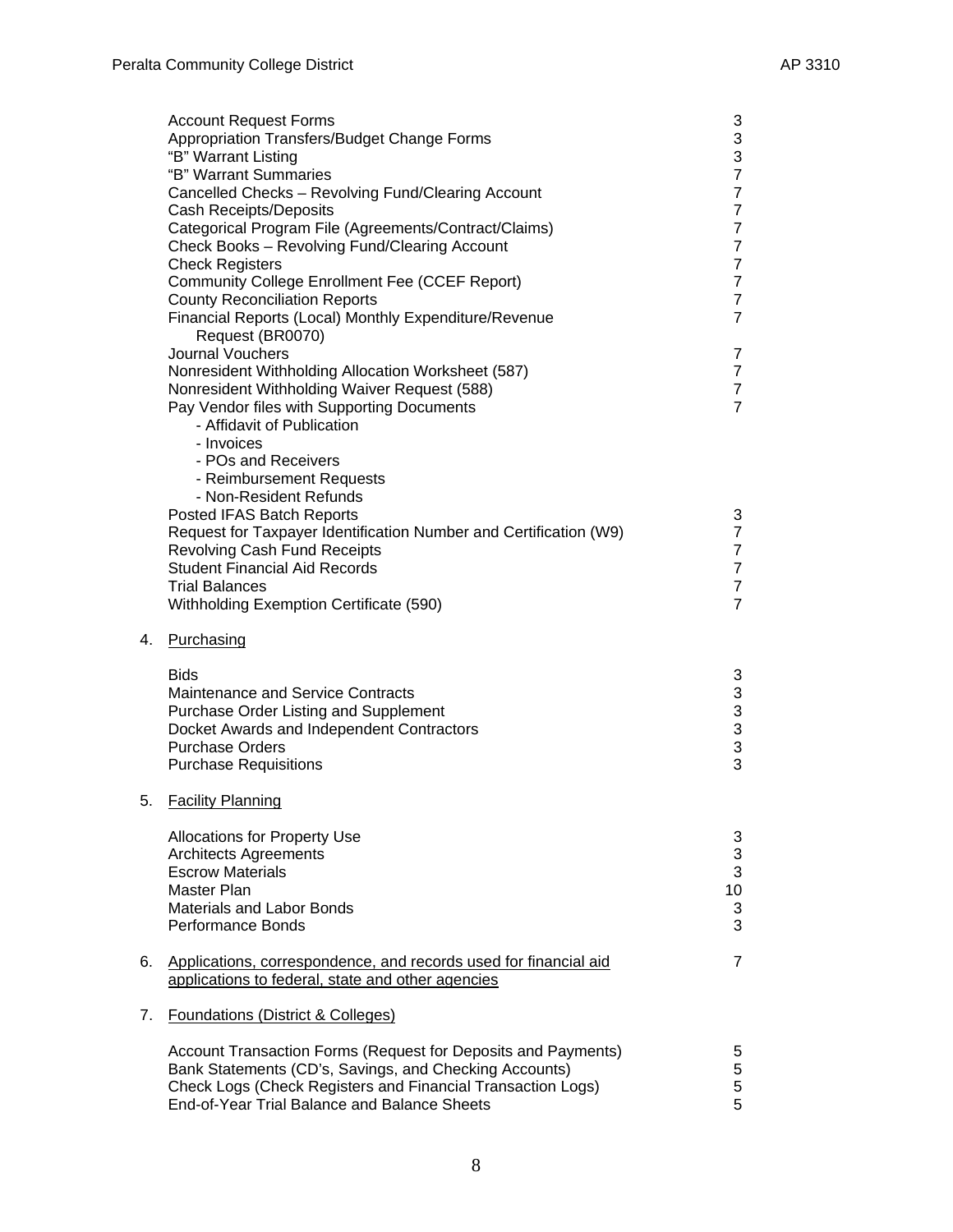|    | <b>Investment Reports</b><br>Receipts for Donations (Thank-you Letters)                                                                                                                                                                                                                                                                                                                                                                                                                                                                                                                                                                                   | 5<br>$\overline{7}$                                                                                                                                                                                                                                                               |
|----|-----------------------------------------------------------------------------------------------------------------------------------------------------------------------------------------------------------------------------------------------------------------------------------------------------------------------------------------------------------------------------------------------------------------------------------------------------------------------------------------------------------------------------------------------------------------------------------------------------------------------------------------------------------|-----------------------------------------------------------------------------------------------------------------------------------------------------------------------------------------------------------------------------------------------------------------------------------|
| 8. | <b>Auxiliary Services</b>                                                                                                                                                                                                                                                                                                                                                                                                                                                                                                                                                                                                                                 |                                                                                                                                                                                                                                                                                   |
|    | A/P Check Listings<br><b>Bank Book</b><br><b>Bank Statements</b><br>Bookstore Inventory (annual)<br><b>Budget</b><br><b>Cancelled Checks</b><br><b>Cash Receipts/Deposits</b><br><b>Check Stubs</b><br><b>Community Education Application/Receipts</b><br>Daily Cash Sales Reports<br><b>Expenditure Vouchers</b><br>Financial Reports (monthly)<br>Invoices<br><b>Purchase Orders</b><br><b>Sales Receipts</b><br>Sales and Use Tax Slips                                                                                                                                                                                                                | 7<br>$\sqrt{3}$<br>$\ensuremath{\mathsf{3}}$<br>3<br>$\overline{7}$<br>$\overline{7}$<br>$\overline{7}$<br>$\ensuremath{\mathsf{3}}$<br>$\begin{array}{c} 3 \\ 3 \\ 7 \end{array}$<br>$\overline{7}$<br>$\sqrt{3}$<br>$\ensuremath{\mathsf{3}}$<br>$\ensuremath{\mathsf{3}}$<br>3 |
| 9. | Maintenance                                                                                                                                                                                                                                                                                                                                                                                                                                                                                                                                                                                                                                               |                                                                                                                                                                                                                                                                                   |
|    | <b>Inspection Reports</b><br><b>Preventative Maintenance Schedules</b><br>Surveys<br>Vandalism Reports<br>Vehicle Request Forms                                                                                                                                                                                                                                                                                                                                                                                                                                                                                                                           | 3<br>$\begin{array}{c} 3 \\ 3 \\ 3 \end{array}$                                                                                                                                                                                                                                   |
|    | 10. Safety & Security                                                                                                                                                                                                                                                                                                                                                                                                                                                                                                                                                                                                                                     |                                                                                                                                                                                                                                                                                   |
|    | Daily Activity Logs<br>Daily Dispatch Logs<br>Lost and Found Logs<br>Underground Storage Tanks Reports <sup>3</sup><br><b>On-Campus Incident Reports</b><br>Alameda County Public Health Department Inspection Reports <sup>3</sup><br>OSHA Inspection Reports <sup>3</sup><br><b>Parking Citations</b><br>Periodic Campus Safety Inspection Reports/Inspections <sup>3</sup><br>Petroleum Products Storage/Handler Training<br>Staff Training Records <sup>3</sup><br>- Hazardous Waste Generator/Handler Training<br>- Forklift Training<br>- First Aid/CPR Training<br><b>Student Disciplinary Records</b><br><b>Underground Storage Tanks Reports</b> | 3<br>$\ensuremath{\mathsf{3}}$<br>$\ensuremath{\mathsf{3}}$<br>3<br>$\frac{3}{3}$<br>3<br>3<br>$\mathfrak{S}$<br>$\mathbf{3}$<br>3<br>$\overline{7}$<br>3                                                                                                                         |
|    | 11. Payroll                                                                                                                                                                                                                                                                                                                                                                                                                                                                                                                                                                                                                                               |                                                                                                                                                                                                                                                                                   |
|    | Duplicate Copies of Tax Returns/Tax Deposits<br>Copies of W-2 (including returned copies)<br>Cancelled/Voided Checks                                                                                                                                                                                                                                                                                                                                                                                                                                                                                                                                      | 5<br>$\,$ 5 $\,$<br>5                                                                                                                                                                                                                                                             |

<span id="page-8-0"></span><sup>&</sup>lt;sup>3</sup> Files are maintained at the District Office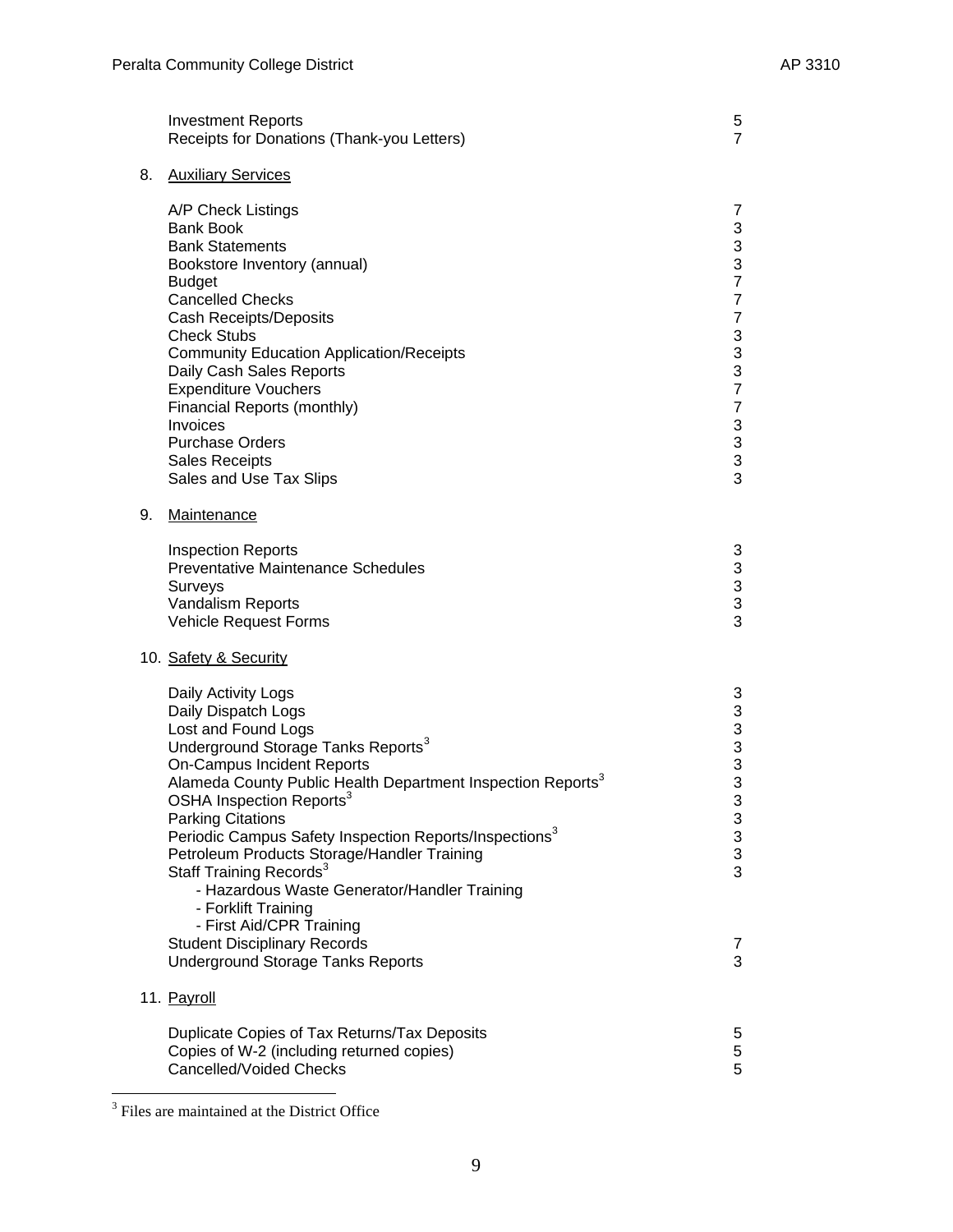| W-4 and DE4 (Withholding Allowance Certificates)<br>Copies of Forms 941, 940, W-3, Schedule A, Schedule B<br>Unemployment Reports (DE9423) | 5<br>5<br>5                      |
|--------------------------------------------------------------------------------------------------------------------------------------------|----------------------------------|
| 12. Risk Management/Employee Health Benefits                                                                                               |                                  |
| On-Campus Incident Reports (copies of incident reports that have                                                                           | 3                                |
| potential risk to the District are received from Safety)<br>Employee Benefit/Fringe Enrollment Forms <sup>4</sup>                          | $\overline{7}$                   |
| <b>Property/Liability Reports</b>                                                                                                          | $\overline{7}$                   |
| Reports on Theft and Vandalism                                                                                                             | 5                                |
| 13. Admissions                                                                                                                             |                                  |
| Admissions & Guidance Petition (A&G)                                                                                                       | 5                                |
| Academic Records from Other Institutions<br>Academic Records from Other Institutions if Student Fails to Attend                            | 5<br>3                           |
| Add/Drop Cards                                                                                                                             | 5                                |
| Admission Application (College Credit)                                                                                                     | 5                                |
| Admission Application (Continuing Education)                                                                                               | 3                                |
| Admission Application (International Students)                                                                                             | 3                                |
| Attendance Forms, Op-Scan<br>Board of Governor Grant form (BOGG-C Waiver)                                                                  | 5<br>$\ensuremath{\mathsf{3}}$   |
| Career Advance Placement Form (CAP)                                                                                                        | $\ensuremath{\mathsf{3}}$        |
| California Community College - Fiscal Service Unit (CCFS)<br>320 Contact Hours by Class Audit Reports                                      | 5                                |
| Correspondence                                                                                                                             | 3                                |
| Credit by Examination                                                                                                                      | 55553                            |
| Credit/No Credit<br><b>Evaluations and Petitions</b>                                                                                       |                                  |
| <b>Graduation Petitions</b>                                                                                                                |                                  |
| <b>International Student Records</b>                                                                                                       |                                  |
| <b>Proficiency Exam</b>                                                                                                                    | 3                                |
| <b>Registration Cards and Residency Statements</b>                                                                                         | $\mathbf{3}$                     |
| <b>Student Disclosure Form</b><br><b>Student Folders</b>                                                                                   | $\ensuremath{\mathsf{3}}$<br>5   |
| <b>Substandard Course Repetition Form</b>                                                                                                  |                                  |
| <b>Transcript Request</b>                                                                                                                  | $\frac{3}{3}$                    |
| Veterans Certifications                                                                                                                    | 5                                |
| Veterans Education Administration Record (VEA)                                                                                             | 5                                |
| 14. Students' Health and Safety Records                                                                                                    |                                  |
| <b>Students Examinations and Health Records</b>                                                                                            | 7                                |
| Records Pertaining to Eligibility for Licenses Examinations                                                                                | $\overline{7}$                   |
| Records Pertaining to Patient Confidentiality<br><b>Unusual Occurrences</b>                                                                | $\overline{7}$<br>$\overline{7}$ |
|                                                                                                                                            |                                  |
| 15. Grants and Categorical Programs                                                                                                        |                                  |
| Correspondence with Funding Agency <sup>5</sup>                                                                                            | 5                                |
| Original Contracts and Contract Amendments <sup>5</sup>                                                                                    | $\sqrt{5}$                       |
| Periodic Progress and Final Reports <sup>5</sup>                                                                                           | 5                                |

<span id="page-9-1"></span><span id="page-9-0"></span>

 4 Will be retained for seven (7) years after termination. 5 Beyond end of entire project (if more than one year or last independent program audit or litigation).